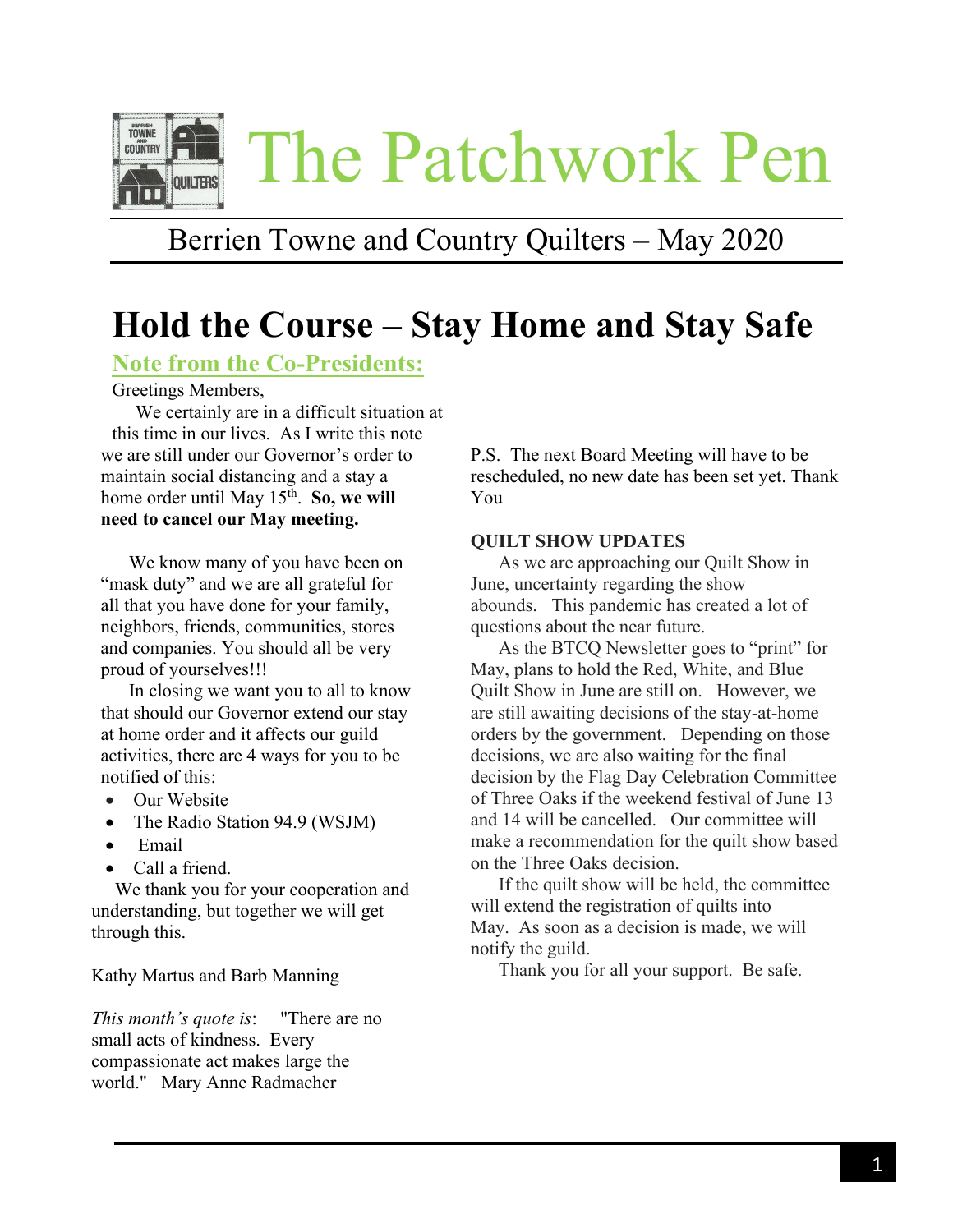### **Meet Your Officers:**

Meet Barb Manning: Co-president

*1. How long have you been quilting*? Since 2001

*2. Why did you start*?

Kathy Martus and I went to the BTCQ quilt show June, 2001 at the Cook Energy Center. I was so fascinated by all the beautiful quilts. We went to Holly Martin's quilt shop that day where I bought a Quilt in a Day book "Prairie Sampler". She advised me to try sewing using less expensive fabrics. I did and loved it. *3. Favorite block*?

Favorite block is any star block.

*4. Favorite thing about being a member of BTCQ*?

I love all the inspirations I get when I see all of the show and tell quilts by all members from beginners to advanced.

*5. Why did you volunteer for your current position?*

I love serving as co-president with my friend, Kathy. We met in 1970 when we attended the same nursing school. Especially with this difficult year, it is good to share ideas and decisions with a friend who knows me so well.

### **Member Birthdays:**

| Maxine Wantuch      | 5/1  |
|---------------------|------|
| Kim Otte            | 5/4  |
| Denise Tackett      | 5/4  |
| Sondra Sheppard     | 5/9  |
| <b>Kathy Phipps</b> | 5/14 |
| Lee Ann Russell     | 5/14 |
| Nancy Gilpin        | 5/22 |
| Jan Reitz           | 5/23 |
|                     |      |

### **Birthday Club:**

 I wonder, if we ignore our birthdays, do we still get older?

 With that said, we here at BTCQ do not ignore celebrating our birthdays….just delay our celebrations this year.

 We are looking forward to celebrating so many birthdays once we are together again. Next time we are able to meet, we will celebrate the

Birthday Club Members who have birthdays in January, February, March, April, May and June! Boy that is a lot of celebrations. Something special to look forward to.

 Remember, be safe and we will all be together celebrating our quilting passions once again.

Barb Manning and Kathy Martus

## **Programs:**

Has April been a long month? Have you spent a lot of time sitting at your machine sewing masks? Quilts? If so, here are a few tips to remember as you sew.

- Sit up straight (and smile, you are in your happy place)
- Roll your shoulders back and down (Keep them down, not hunched up around your shoulders)
- Pull your abs in tight (Your abdominal muscles are the opposing muscles to your back muscles, when the abs are engaged they help support your back)
- Get up and walk around every 20 to 30 minutes ( Move your iron and ironing board farther away from your machine. Yes, this will slow you down, but your body won't slow you down tomorrow if you move it today)
- Drink plenty of water (Take a sip each time you get up and iron)

Are you keeping up with your journal entries? Are the prompts helpful? Or are you making your own entries? Like how many masks you have made and who they went to? The May prompts can be found at the end of the newsletter.